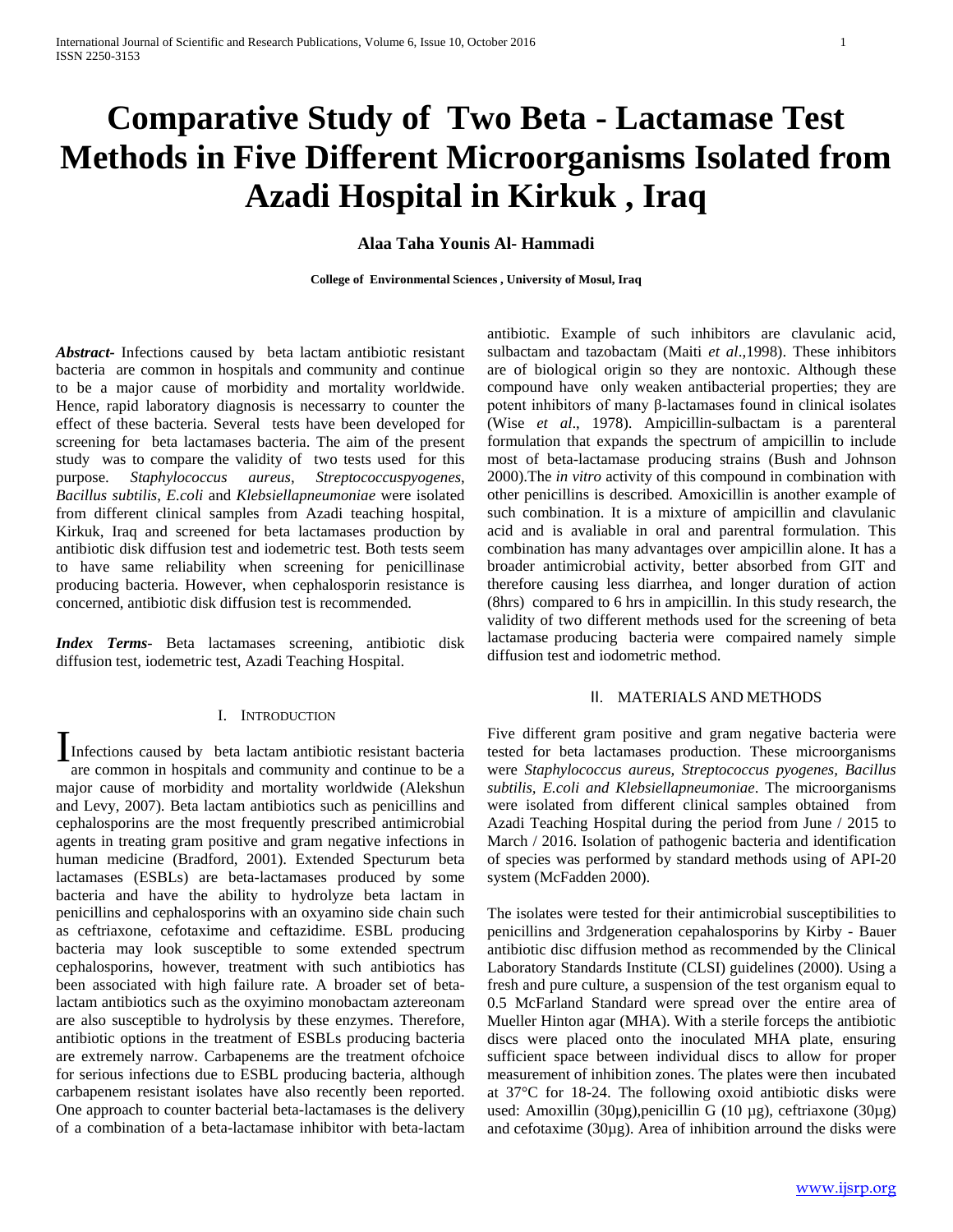measured by a roler, recorded in mm and labelled as sensitive (S) and resistant (R). The results were intrepreted according to CLSI guidelines as follows :

## **Table 1 : CLSI guidelines for measuring areas of inhibition**

| Antibiotic disk             | Area of inhibition<br>(mm) | Interpretation                                     |  |
|-----------------------------|----------------------------|----------------------------------------------------|--|
| Cefotaxime<br>$(30\mu g)$   | $\leq 27$ m m $\star\star$ | Resistant<br>(Suggestive of<br>ESBL <sub>s</sub> ) |  |
| Ceftriaxone<br>$(30\mu g)$  | $\leq 25$ m m $\star$      | Resistant<br>(Suggestive of<br>ESBL <sub>s</sub> ) |  |
| Amoxicillin<br>$(30\mu g)$  | $\leqslant$ 13 m m $\star$ | Resistant<br>(Suggestive of<br>ESBL <sub>s</sub> ) |  |
| Penicillin G<br>$(10\mu g)$ | $\leq 22$ m m $\star$      | Resistant<br>(Suggestive of<br>ESBL <sub>s</sub> ) |  |

★*E.coli and Klebsiellapneumoniae*

★★*Other gram negatives.*

Regarding iodometric test, a starch indicator was prepared by dissolving 1 gm of starch powder in 100 ml of boiling water (Bush et al., 1995). The iodine reagent prepared by dissolving 2 gm of KI (Porassium iodide) , 1 gm of iodine in 100 ml of distilled water (D.W). The solution was then stirred vigorously for 15min and stored in brown bottle (Collee et al., 1996). A solution of 10 000 units of benzylpenicillin per ml was prepared in phosphate buffer pH 7 0. This is done by dissolving 0.6 g of penicillin G powder in 60 ml of phosphate buffer saline (PBS). The volume was made up to 100 ml with D.W and then sterilized by Millipore (0.22μm) filters (Bush et al.,1995). The test was conducted by adding a loop full of overnight grown culture (of the tested bacteria) to 0.5 -1 ml of the penicillin G solution. The tube was left at 37°C for 30 min. Thereafter, 2 drops of the starch solution were added followed by 1 drop of iodine reagent. A colour change from dark blue to colourless was noted over the next 10 minutes. The change of the black color - to colorless solution indicated a positive test (Bush et al.,1995).

## III. RESULTS

The results of antibiotic sensitvity test were summarized in **Table 2**. All the five different bacteria were resistant to amoxicillin and penicillin G. This might point out to the capability of all the studied bacteria to produce beta lactamase enzymes as indicated by the ability of the bacteria to grow in the medium despite the presence of antibiotic disks. Since some penicillin resistant bacteria are also resistant to beta lactam cepahalosporins, therefore cefotaxime and ceftriaxone as examples for 3rd generation cephalosporins were also studied. Similar results were also obtained with ceftriaxone antibiotic disk. However, when using cefotaxime disk, four of the five penicillin - resistant studied bacteria *(Klebsiellapneumoniae, Bacillus subtilis, E.coli*and *Staphylococusaureus)* seem to be resistant according to CELSI guidelines. Only *Streotococcus pyogenes* appeared to be sensitive to cefotaxime with area of inhibition ~30 mm.

#### **Table 2: Results of antibiotic disk diffusion test**

| <b>MO</b>       | Cefot.           | PG    | Ceftr.           | Amox. |
|-----------------|------------------|-------|------------------|-------|
| S.pyogenes      | 30 $(S)$ $\star$ | 00(R) | 00(R)            | 00(R) |
| K. pneumoniae   | 16 $(R)$ $\star$ | 00(R) | 12 $(R)$ $\star$ | 00(R) |
| E.coli          | 00(R)            | 00(R) | 00(R)            | 00(R) |
| B. subtilis     | 10 $(R)$ $\star$ | 00(R) | 00(R)            | 00(R) |
| Staph. aureus   | 00(R)            | 00(R) | 00(R)            | 00(R) |
| % of resistants | 80 %             | 100%  | 100%             | 100%  |

★ Area of inhibition in mm

*S: Sensitive*

*R: Resistant*

Next, iodometric method was performed on same bacteria in order to compare the validity of this test with antibiotic diffusion method. The results showed that iodemetric method results were similar to antibiotic diffusin test were all the five studied bacteria appeared to be resistant to peniciilin ( positive iodometric test , **Figure 1**).



*1: S.pyogenes ; 2: S.aureus ; 3: B.subtilis ; 4: K.pneumoniae; 5: E.coli ; 6: starch / iodine complex*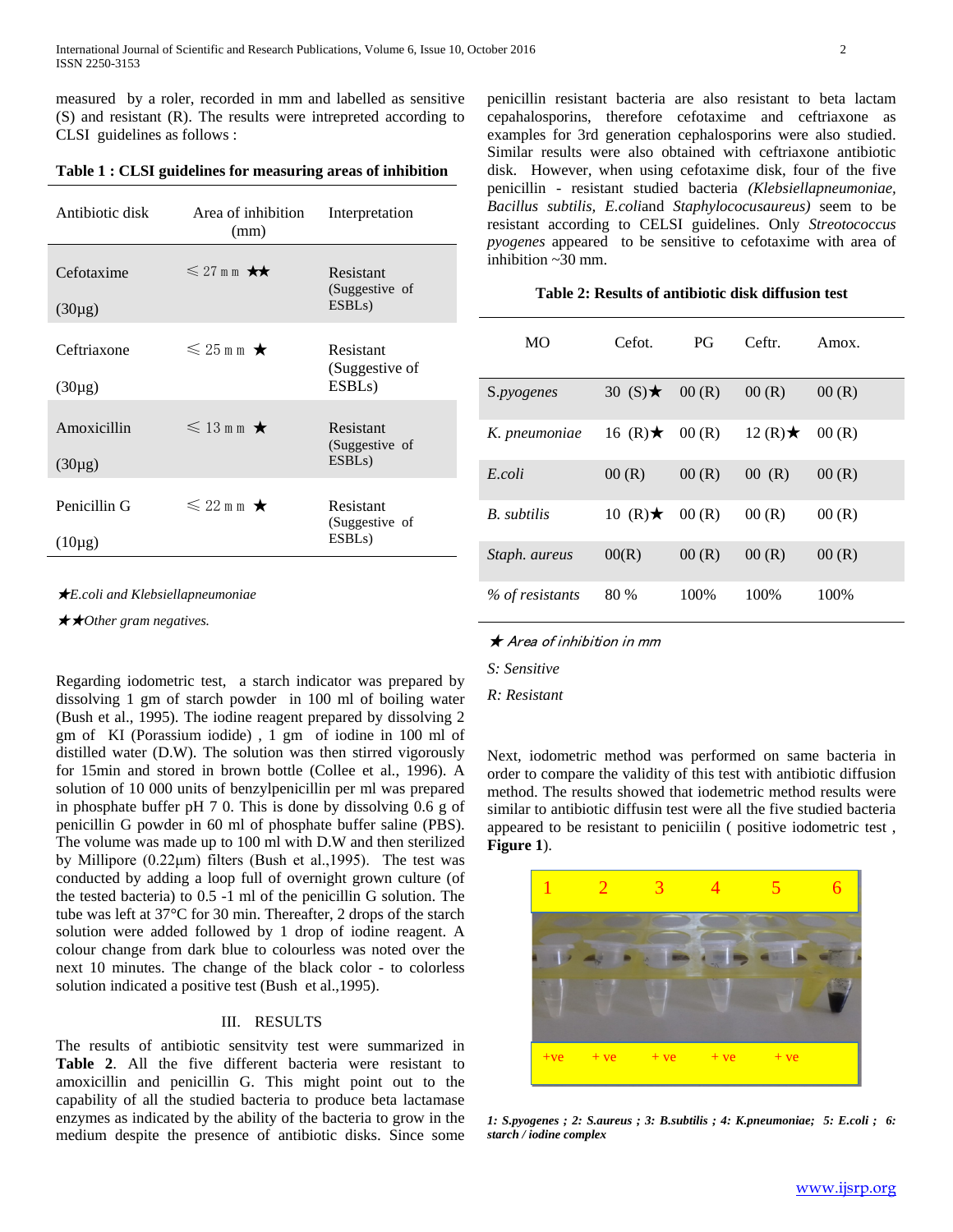**Figure 1: Results of iodometric test.** Loopfuls of overnight growth culture of *Staphylococcus aureus, Streptococcus pyogenes, Bacillus subtilis, E.coli and Klebsiellapneumoniae*were incubated penicillin G solution at 37°C for 30 minutes in separate tubes respectively. Thereafter , two drops of starch solution and one drop of iodine were added to each tube. If the mictorganism is penicillinase producer it changes the penicillin G to penicilloicacid . The latter reduces the iodine in starch / iodine complex . Iodine reduction changes starch / iodine complex from dark blue to colourless solution indicating a positive test. Simmilar to results of antibiotic disk diffusion test, all the five studed bacteria were also positive in iodometric test.

## IV. DISCUSSION

Beta-lactam antibiotics are among the safest and most frequently prescribed antimicrobial agents worldwide (Nagham and Zainab, 2016). The emerergence of resistance to these agents appeared in the past 2-decades and resulted in a major clinical crisis (Randegger and Hàchler, 2001, Poole, 2004).To avoid the increasing threatening of extended spectrum beta lactamases (ESBLs) producing strains rapid beta-lactamase tests can yield clinically relevant information for the most suitable antibiotic therapy and can help in preventing further resistance mutations. Several test methods were developed to detect β lactamase producion by bacteria. These include **1)** Chromogenic method which based on the principle that hydrolysis of certain beta lactam antibiotic leads to a distinct color change from a light yellow to adeep red color (Shrestha and Rana, 2014). **2)**  Acidimetric method uses a pH indicator color change from purple pink to yellow to detect the formation of at least one extra carboxyl group produced during the hydrolysis of beta lactam antibiotic by beta lactamase (Shrestha and Rana, 2014). **3)**  Iodometric method detects the loss of blue color from a blue starch / iodine complex caused by the removal of iodine from the complex by the reducing action of a beta lactamase hydrolysis product (Shrestha and Rana, 2014) **4)** Antibiotic disk diffusion test depends on measuring the growth inhibition zone arrounfd antibiotic disks and compairing it with thkse reported by Clinical and Laboratory Standards Institution (CLSI) guidelines.

The aim of the current study was to compair the validity of two methods, namely antibiotic disk diffusion and iodometric methods, as screening tests for the detection of ESBLs. In order to do so, the two methods were carried out on the same microorganisms collected from Azadi Teaching Hospital in Kirkiuk. These microorganisms were *Staphylococcus aureus, Streptococcus pyogenes, Bacillus subtilis, E.coli and Klebsiellapneumoniae.* Isolation of the above bacteria was done from different clinical samples including blood, pus , urine and secretions.

As previously mentioned, antibiotic disk diffusion test depends on measuring the growth inhibition zone arround antibiotc disk .Our results reveals that all the five isolated microorganisms were resistant to penicillin G, amoxicillin and ceftriaxone as indicated by the growth of microorganisms arround the disks despite the presence of antibiotics **(Table 2)**. With the exception of *S.pyogenes*, all the studied microorganisms seem to be resistant to Cefotaxime. This resistance might be attributed to the beta lactamase production by these microorganisms which destroys beta lactam ring of penicillins and 7- amino cephalosporonic acid ring of cephalosporins respectively. Since these rings are the site of antimicrobial activity of these drugs, thefore destruction of these rings renders microorganisms resistant to these antibiotics. These results are expected in regard to *S. aureus, K.pneumoniae, B.subtilis*and *E.coli* since all these microorganisms are known to produce beta lactammase enzymes as indicated in leterature. However, the results of *S.pyogenes*seems to be surprising and propably novel. There is a wide agreement in leterature that most strains of *S. pyogenes* are uniformly suceptible to penicillins and cephalosporins. Moreover, cases of failure of response to penicillin therapy, as in some cases of pharyngiotonsilitis, were usually attributed to the presence of other beta - lactamase bacteria. In our study *S. pyogenes*appears to be resistant to penicillin G, amoxicillin and ceftriaxone and only sensitive to cefotaxime. Although this results are apparently strange but it is not without explanation**.** Interestingly, there is some recent evidence in leterature that supports the emergence of truley penicillin resistant *S.pyogenes.* Salwa et al (2014) has isolated some strains of penicillin resistant *S.pyogenes*in Egypt. Although it is a low number (only 4%) but it is avery seriuos clinical finding which should raise an alarm about the emergence of resistant strains. When using penicillin G, ampicillin and ceftriaxone disks for screening for beta lactamase producers all the isolates were resistant with 100 % sensitivity rate. On the other hand, when using cefotaxime disk for screening anly 4 out of the five studied bacteria (apart from S.pyogens) were resistant with 80 % sensitivity rate. Based on these result, we recommend ceftriaxone over cefotaxime when using cephalosporin for screening for the five studied microorganisms.

In comparison to antibiotic diffusion method, reading of iodometric method results depends on the visual disapperance of dark blue colour from starch / iodine complex. The test based on the fact that hydrolysis of beta lactam ring of penicillin by beta lactamases producing bacteria yieldspenicilloic acid. The latter reduces the iodine in starch / iodine complex leading to decolourisation of medium. Our results of iodometric test are comparable to those of antibiotic diffusion test where all of the five studied bacteria were resistant to penicillin (positive iodometric test) with 100 % sensitivity rate in all 5 studied bacteria ( **Figure 1**)**.**

# V. CONCLUSION

In conclusion, both of the antibiotic diffusion and iodometric tests appear to be reliable methods for screening for penicillinase production in *Streptococcus pyogenes, Staphylococcus aureus, Bacillus subtilis, E.coli and Klebsiellapneumoniae*. Both these tests have been reported to be 100% correlated with resistance to penicillin and amoxicillin. However, when screening for cephalosporin resistance, antibiotic diffusion test should be used